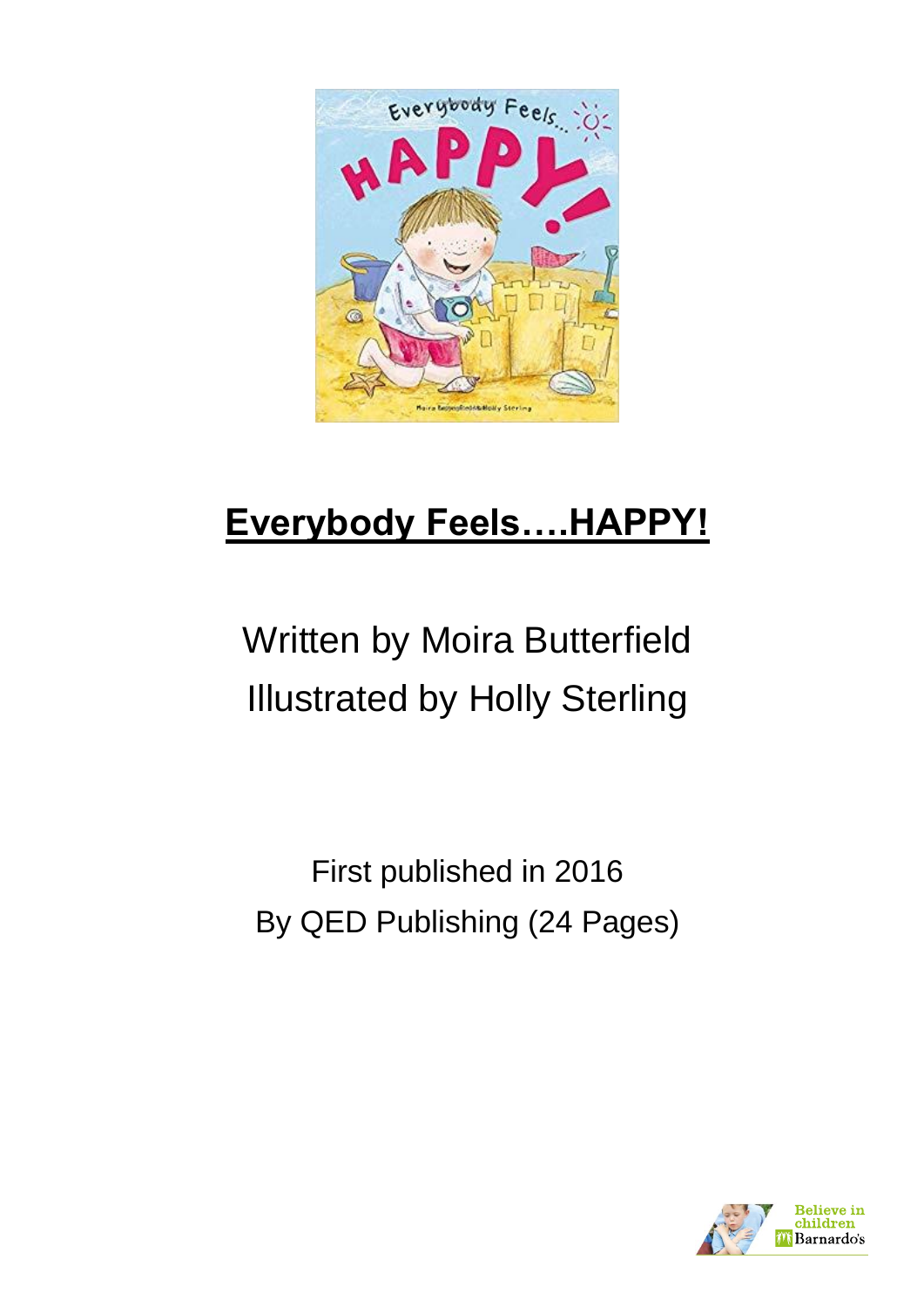# **NOVEL STUDY GUIDE**

**Everybody Feels…HAPPY! By Moira Butterfield**

**SUMMARY**

The book is split into two stories about a boy and a girl who are happy. Ethan feels happy because he is going on holiday with his family and Sophie feels happy when she is with her friends. The book talks about the different reasons that people feel happy and the way that happiness feels inside.

#### **CHARACTER REVIEW**

**Ethan** 

Sophie

*SEL THEMES IN THE BOOK* 

- Feelings
- Friendship

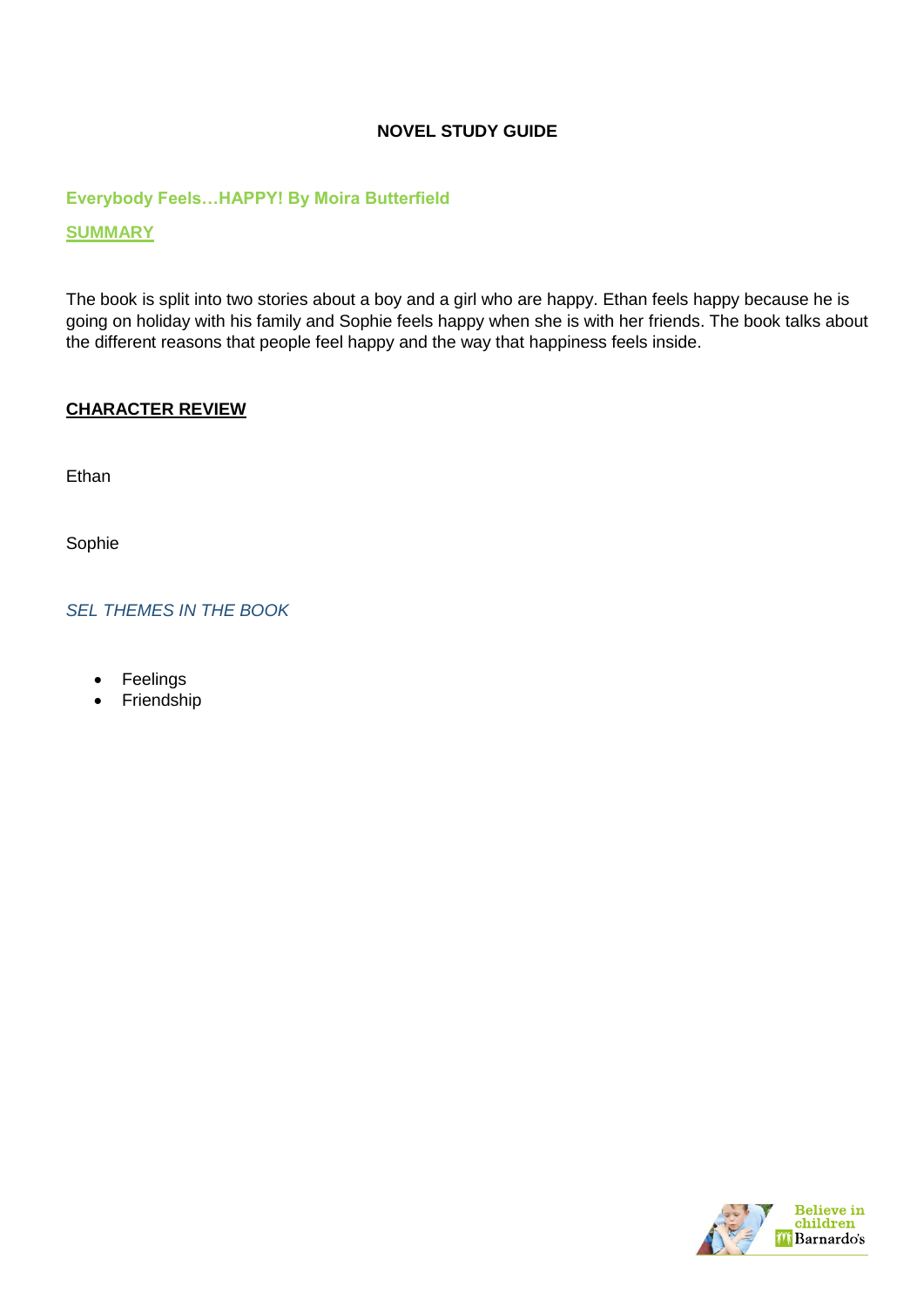# **STUDY QUESTIONS**

# **PAGES 4 AND 5**

- Read each explanation and ask the children if it relates to them. If the staff are aware of something that does relate but the child is unable to verbalise for themselves then the staff can help – 'Jaxon, you have something exciting happening don't you? You are going to Disneyland soon! You look very happy about it. You have a beautiful big smile and your eyes are sparkling!' Draw the children's attention to the face of the child that you are talking about.
- Read the description on page 5 and demonstrate a happy face. **I am feeling happy, can you tell by my face?** Ask the children to show you a happy face. You could also use small hand held mirrors and encourage the children to look closely at their changing expressions. .

# **PAGES 6 AND 7**

- **Excited is a feeling word that describes how we feel inside. When we feel excited we feel really happy about something.** Give an example of something that you are excited about and ask verbal children to do the same.
- **Look at Ethan's face in these pictures, how does he feel?** He feels happy on the inside and we know this because he is smiling. Play some cheerful music and encourage the children to dance around like Ethan.

## **PAGES 8 AND 9**

- **Ethan and his family look really happy in the ice cream parlour, does ice cream make any of you feel happy?** Illicit responses and ask the children which flavour is their favourite – ensuring to model the sentence structure 'I feel happy when I eat………..ice cream.'. Draw the children's attention to children who are smiling when discussing this – 'chocolate is my favourite too Annabelle. I can see that chocolate ice cream makes you feel happy because you had a big smile on your face while you were talking about it'.
- **How does Ethan feel on the beach and in the sea with his dad?** Happy. Ask the children to name things that made them feel happy.

# **PAGES 10 AND 11**

 **Ethan took photos of all of the things that made him feel happy and kept them in a special book called a scrapbook.** This would be a good opportunity to share some personal photographs of times that you felt happy with the children. The children need to see that you feel a range of emotions too.

#### **PAGES 12 AND 13**

- **Look at Sophie and Chloe's faces, how do you think they feel?** Happy.
- **It was really kind of Sophie to make a bracelet for Chloe. Can anyone remember what good friends do?** Refer to the story and poster. Good friends play, help and share.